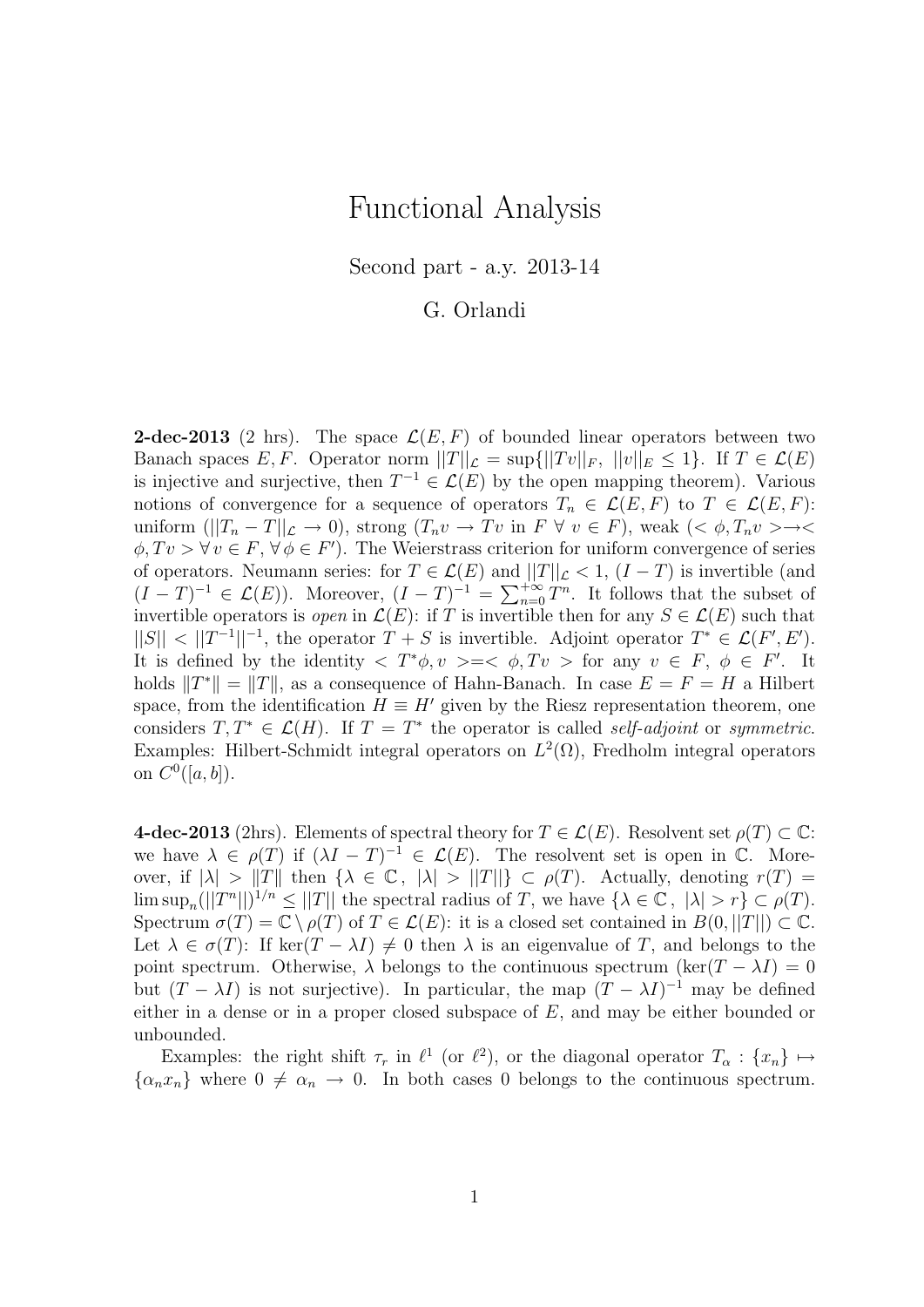Moreover,  $\{\alpha_n\} \subset \sigma(T_\alpha)$  is the point spectrum of  $T_\alpha$ , while the point spectrum of  $\tau_r$  is empty.

The multiplication operator  $Tu(x) = x \cdot u(x)$  on  $C^0([a, b])$ . For any  $\lambda \in \mathbb{R}$ , ker(T –  $\lambda I$ ) = 0, hence there are no eigenvalues. Moreover, for  $\lambda \notin [a, b]$ ,  $(T - \lambda I)^{-1}v(x)$  =  $(x - \lambda)^{-1}v(x)$  is well-defined for any  $v \in C^{0}([a, b])$  and is bounded, i.e.  $\lambda \in \rho(T)$ , while for  $a \leq \lambda \leq b$   $(T - \lambda I)^{-1}$  is defined on the dense subspace  $\{v \in C^0([a, b]), v(\lambda) = 0\},\$ and it is unbounded. In particular,  $\sigma(T) = [a, b]$  is the continuous spectrum of T.

The resolvent operator  $R_{\lambda} = (T - \lambda I)^{-1}$  of  $T \in \mathcal{L}(E)$ , with  $\lambda \in \rho(T)$ . Resolvent equation  $R_{\lambda} - R_{\mu} = (\lambda - \mu) R_{\lambda} R_{\mu}$ : it yields  $\frac{dR_{\lambda}}{d\lambda} = R_{\lambda}^2$ , that is  $\lambda \mapsto R_{\lambda}$  is a holomorphic function, whose singularities are in  $\sigma(T)$ . In particular, the Cauchy integral formula (and the calculus of residues) involving  $R_{\lambda}$  and a given holomorphic function  $f(z)$ allows to consistently define  $f(T)$  (in particular, if  $f(z) = e^z$ , we obtain a formula for  $\exp(T)$ , while if  $f(z) = 1$  we derive some information on the Jordan blocks of T).

The space  $\mathcal{K}(E, F) \subset \mathcal{L}(E, F)$  of compact operators. Uniform limits of compact operators in  $\mathcal{L}(E, F)$  are compact, i.e.  $\mathcal{K}(E, F)$  is closed in  $\mathcal{L}(E, F)$ . Operators whose range is finite dimensional are compact: they are called *finite rank* operators. Limits of sequences of finite rank operators are compact.

Finite rank approximation for  $T \in \mathcal{K}(E, H)$ , with H a Hilbert space: given  $v_1, ..., v_N \in$ H a  $\epsilon$ -net for  $T(B_E)$ , set  $V_N = \text{span}\langle v_1, ..., v_N \rangle$  and  $T_N = P_N \cdot T$ , where  $P_N$  is the orthogonal projection on  $V_N$ . We have that  $T_N$  has finite rank and  $||T_N - T||_{\mathcal{L}(E,H)} \leq 2\epsilon$ .

Examples:  $T : (x_n)_n \mapsto (a_n x_n)_n$ , where  $a_n \to 0$ , is compact on  $\ell^1$  (resp.  $\ell^2$ ) as uniform limit of the finite rank operators  $T_N$ :  $(x_n)_n \mapsto (\sigma_N a_n x_n)_n$ , where  $\sigma_N = 1$  for  $n \leq N$  and  $\sigma_N = 0$  for  $n > N$ .

5-dec-2013 (2hrs). Some further properties of compact operators: A compact operator (right- or left-) composed with a bounded operator is compact. In particular,  $\mathcal{K}(E) \equiv$  $\mathcal{K}(E, E)$  is a bilateral ideal of  $\mathcal{L}(E)$ . The identity map is compact if and only if E is finite dimensional. Any injective  $T \in \mathcal{K}(E)$  doesn't admit a bounded inverse, unless E is finite dimensional. If E is reflexive (e.g. a Hilbert space), T is compact if and only if for any  $v_n \rightharpoonup v$  weakly in E it holds  $Tv_n \rightharpoonup Tv$  strongly in E. In particular,  $T(\overline{B_E}) = \overline{T(B_E)}$ . If  $T \in \mathcal{K}(H)$  then  $T^* \in \mathcal{K}(H)$  and conversely.

Some examples of compact operators: integral (kernel-based) operator of Fredholm-Volterra type on  $C^0([a, b])$ . More generally, operators based on integral kernels on a compact metric measure space (Mercer kernels): they are used in the statistical learning framework. Hilbert-Schmidt operators: if  $K \in L^2([a, b] \times [a, b])$  then if  $(Tx)(s) =$  $\int_a^b K(s,t)x(t) dt$  we have  $||T||_{\mathcal{L}} \leq ||K||_{L^2}$ . Given a Hilbert basis (i.e. a complete orthonormal system)  $\{\phi_n\}$  of  $L^2([a, b])$ , set  $\psi_{nm}(s, t) = \phi_n(s)\phi_m(t)$ : the elements  $\psi_{nm}$ are a Hilbert basis of  $\hat{L}^2([a, b] \times [a, b])$ . Expanding  $K(s,t) = \sum_{n=1}^{\infty} \sum_{m=1}^{\infty} k_{nm} \psi_{nm}(s,t)$ , and setting respectively

$$
K_N(s,t) = \sum_{n=1}^N \sum_{m=1}^N k_{nm} \psi_{nm}(s,t)
$$
 and  $(T_N x)(s) = \int_a^b K_N(s,t) x(t) dt$ ,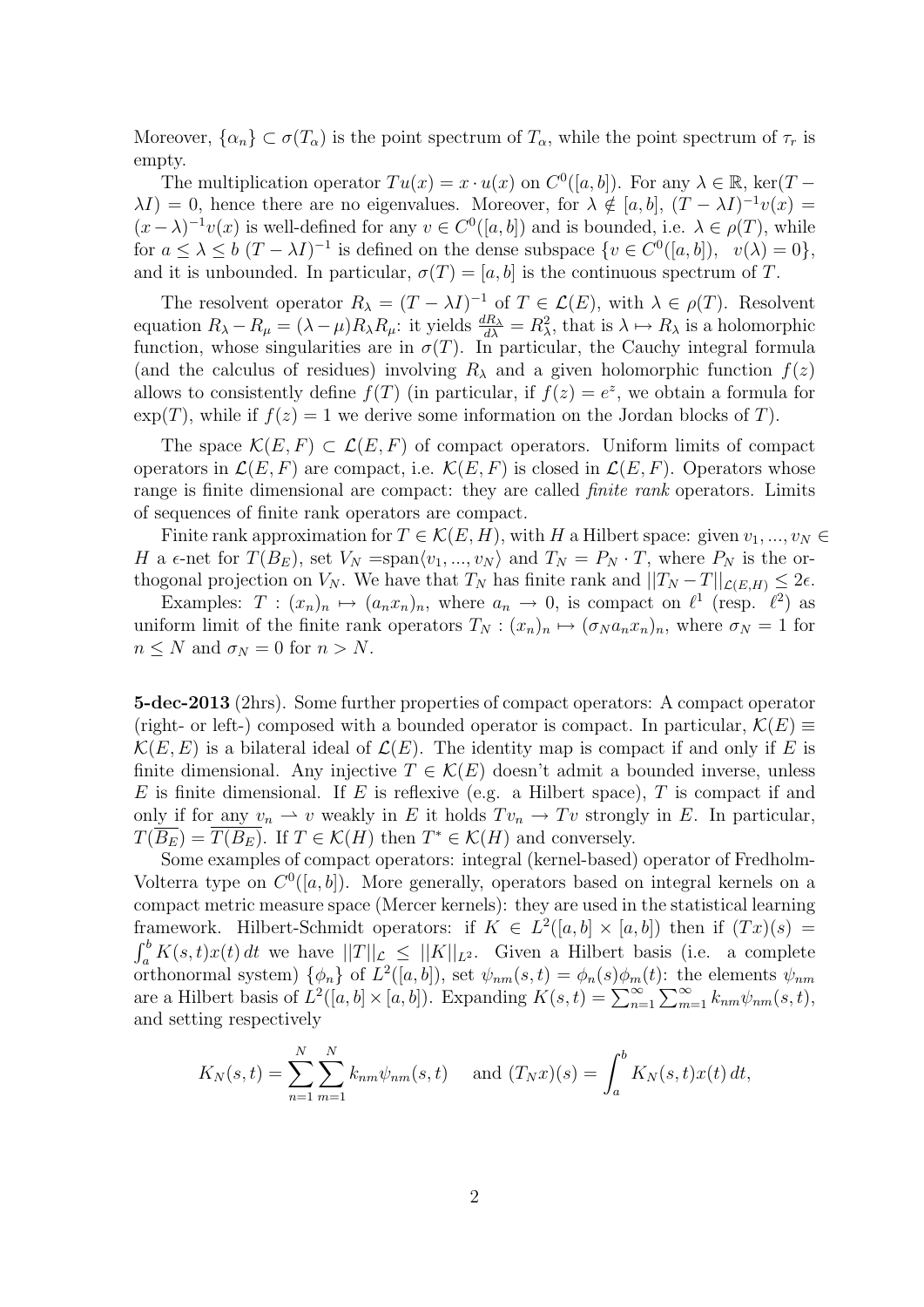we have  $||T_N - T||_{\mathcal{L}} \le ||K_N - K||_2 \to 0$ , hence  $T \in \mathcal{K}(L^2([a, b]))$  as limit of finite rank operators.

The compact embedding  $i: W^{1,p}([a,b]) \to C^0([a,b])$ ,  $p > 1$ ; given a family of maps  $u \in W^{1,p}([a, b])$  with equibounded norm, i.e.  $||u||_p + ||u'||_p \leq M$ , we show that this family is equibounded in  $C^0([a, b])$  and (uniformly) equicontinuous, hence by Ascoli-Arzela it is relatively compact in  $C<sup>0</sup>([a, b])$ : decompose  $u = v + c$ , where  $c=\frac{1}{b-1}$  $\frac{1}{b-a} \int_a^b u(x) dx$ . We have, by Hölder inequality,

$$
|c| \le \frac{1}{|b-a|^{1/p}} \|u\|_p \le \frac{1}{|b-a|^{1/p}} M, \quad |v(x)| \le \int_{x_0}^x |u'(t)| \, dt \le |b-a|^{1/p} \|u'\|_p \le |b-a|^{1/p} M,
$$

where  $x_0 \in [a, b]$  is such that  $v(x_0) = \frac{1}{b-a} \int_a^b v(x) dx = 0$ . We deduce the uniform bound  $||u||_{\infty} \le CM$ , where C depends only on [a, b]. To prove equicontinuity, observe that

$$
|u(x) - u(y)| \le \int_x^y |u'(t)| dt \le |x - y|^{\alpha} ||u'||_p \le |x - y|^{\alpha} M
$$
, where  $\alpha = 1 - \frac{1}{p}$ ,

hence the maps  $u$  are equi-Hölder continuous.

Spectrum of a compact operator:  $0 \in \sigma(T)$  and  $\sigma(T) \setminus \{0\}$ , if non empty, is made of at most countably many eigenvalues  $\lambda_n$ , with  $\lambda_n \to 0$  as  $n \to +\infty$  (the fact that  $0 \neq \lambda_n \in \sigma(T)$  is an eigenvalue follows from the Fredholm Alternative, point 3.). The corresponding eigenspaces ker( $\lambda_n I - T$ )  $\neq 0$  are finite-dimensional (point 1. of Fredholm Alternative). If the operator is self-adjoint on a Hilbert space, then the eigenvalues are real, and  $\max |\lambda_n| = ||T||_{\mathcal{L}}$  (see Hilbert-Schmidt Spectral Theorem).

**11-dec-2013** (2 hrs). The Fredholm Alternative for operators of the type  $A = I - T$ , with  $T \in \mathcal{K}(H)$ , H a Hilbert space:

1. ker A is finite dimensional,

2. the range  $R(A)$  is closed, hence there holds the orthogonal direct sum decomposition  $H = R(A) \oplus \text{ker } A^* = R(A^*) \oplus \text{ker } A$ , where  $A^* = I - T^*$ .

- 3. ker  $A = 0 \Leftrightarrow R(A) = H$ ,
- 4. dim ker  $A = \dim \ker A^* < +\infty$ .

We have proved point 1, 2. and 3, following essentially references [1] and [3].

The Fredholm alternative gives a procedure to solve equation of the type  $Au =$  $u - Tu = f$ , with T compact. First of all, solve the associated adjoint homogeneous equation, i.e. the fixed point equation  $v = T^*v$ . If the solution is trivial, then  $Au = f$ admits a unique solution for any datum  $f \in H$  (that can be possibly found in an iterative way via contraction mapping principle, as in the case of Volterra integral operators). Otherwise, call  $v_1, \ldots v_k$  a basis of ker  $A^*$  (i.e. a maximal independent set of fixed points of  $T^*$ ); then there are solutions of  $Au = f$  provided f verifies the orthogonality conditions  $\langle f, v_i \rangle = 0$  for any  $i = 1, ..., k$ .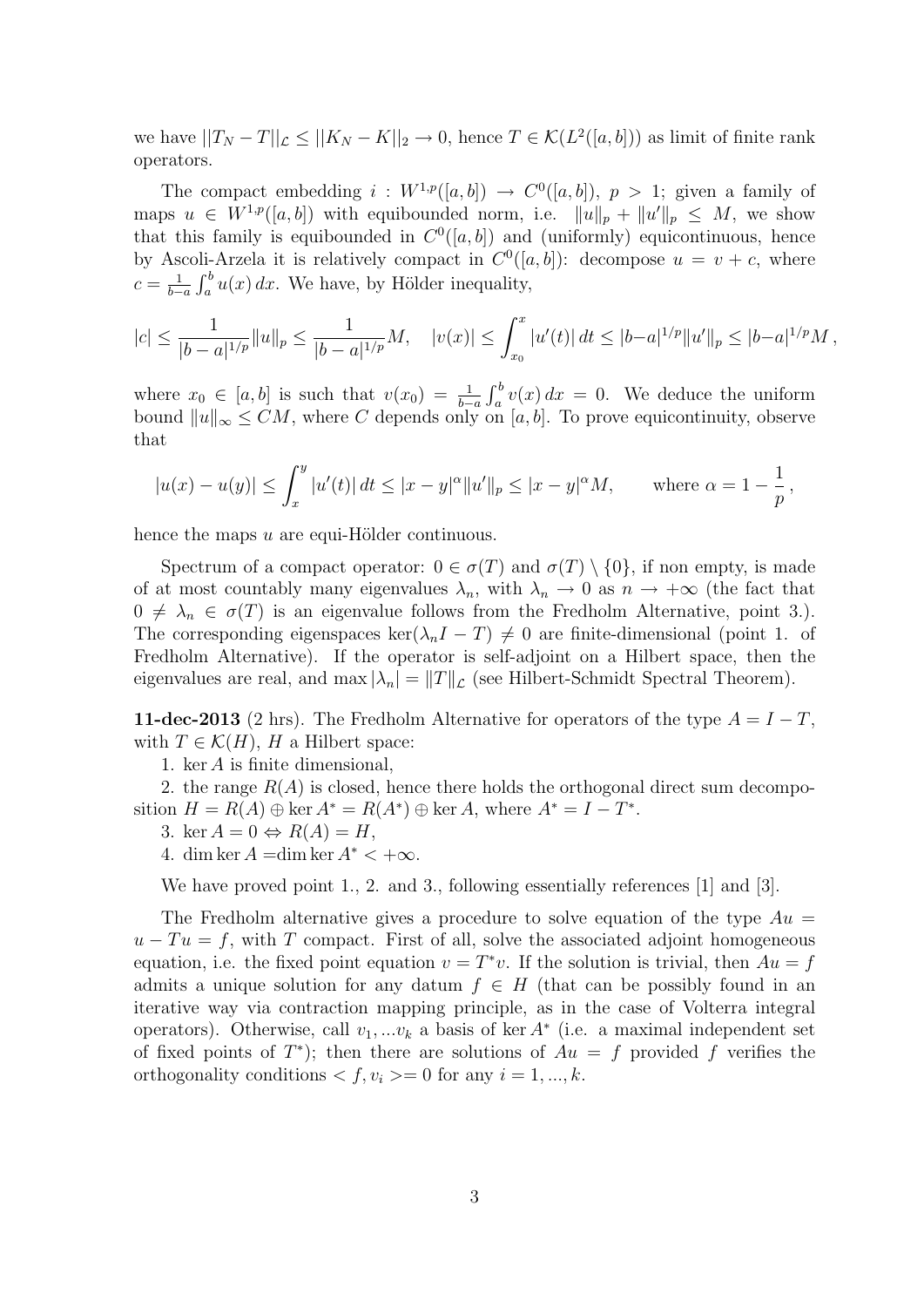The Fredholm Alternative holds more generally for operators of the type  $A = I - T$ with  $T \in \mathcal{K}(E)$ , E a Banach space.

Spectral theory for self-adjoint compact operators in Hilbert spaces: the eigenvalues are real and there exists a Hilbert basis made of eigenvectors, which "diagonalizes" the operator. In particular, for  $T \in \mathcal{K}(H)$ ,  $T^* = T$ , and  $e_n$  a orthonormal basis of eigenvectors, i.e.  $Te_n = \lambda_n e_n$  (with  $\lambda_n \to 0$ ), we have the diagonal representation  $Tv = T(\sum_{n} c_n e_n) = \sum_{n} \lambda_n c_n e_n$ , i.e. the operator can be identified with  $\tilde{T} \in \mathcal{K}(\ell^2)$ given by  $T(c_n) = (\lambda_n c_n)$ . Moreover,  $||T||_{\mathcal{L}} = \max_n |\lambda_n|$ .

12-dec-2013 (2 hrs). Proof of the spectral theorem: we consider a (iterated) contrained optimization problem on the unit closed ball  $\overline{B} = \{||v|| \leq 1\}$  of H for the quadratic form  $Q(v) = \langle Tv, v \rangle$  associated to  $T \in \mathcal{K}(H)$ . Notice first that  $Q(v)$  is weakly continuous, since  $v_n \rightharpoonup v_0$  implies  $Tv_n \rightharpoonup Tv_0$ , and moreover  $||v_n|| \rightharpoonup M$  (weakly convergent sequences are bounded), whence

$$
|\langle Tv_n, v_n \rangle - \langle Tv_0, v_0 \rangle| \leq |Tv_n - Tv_0| \cdot |v_n| + |\langle Tv_0, v_n - v_0 \rangle| \to 0.
$$

By Weierstrass Theorem,  $|Q(v)|$  reaches its maximum on the unit closed ball  $\overline{B}$ , which is weakly compact. Let  $e_1$  be a maximum point. We have necessarily  $||e_1|| = 1$ because  $Q(\lambda v) = \lambda^2 Q(v)$  for  $\lambda \in \mathbb{R}$ . Moreover, for any  $e \in H$  such that  $||e|| = 1$ and  $\langle e, e_1 \rangle = 0$ , one has  $\langle e, Te_1 \rangle = 0$ , since by the Lagrange multipliers theorem  $e_1$ is a critical point of the function  $Q(v) + \lambda ||v||^2 = \psi(\alpha, \beta, \lambda)$ , where  $v = \alpha e_1 + \beta e_2$ belongs to the 2-dimensional space spanned by  $e_1$  and  $e$ . In particular, one deduces  $Te_1 = \langle Te_1, e_1 \rangle \cdot e_1 = \lambda_1 e_1$ , i.e.  $e_1$  is an eigenvector of T and  $|Q(e_1)| = |\langle Te_1, e_1 \rangle| = |\lambda_1|$ , i.e. the eigenvalue  $\lambda_1$  has maximum modulus among the eigenvalues of T (actually we have  $|\lambda_1| = ||T||_{\mathcal{L}}$ .

Iterating this procedure, one obtains, for  $n \geq 1$ , an eigenvector  $e_n$  of T, with  $||e_n|| =$ 1, and such that  $\langle e_n, e_m \rangle = 0$  for any  $m \langle n \rangle$ , corresponding to the maximum point of  $|Q(v)|$  on  $(\text{span}\{e_1, ..., e_{n-1}\})^{\perp} \cap \overline{B}$ , with  $\lambda_n = Q(e_n)$  the corresponding eigenvalue. Moreover, it holds  $|\lambda_{n-1}| \geq |\lambda_n|$ .

If for some  $n_0 \in \mathbb{N}$  one has  $\lambda_{n_0} = Q(e_{n_0}) = 0$ , then  $(\text{span}\{e_1, ..., e_{n_0-1}\})^{\perp} = \ker T$ . Indeed,  $Q(w) = 0$  for any  $w \in (\text{span}\{e_1, ..., e_{n_0-1}\})^{\perp}$ , and if  $\langle w, e_i \rangle = 0 \ \forall i \langle n_0, \text{ then}$  $\langle Tw, e_i \rangle = \langle v, Te_i \rangle = 0$ , i.e. also  $Tw \in (\text{span}\{e_1, ..., e_{n_0-1}\})^{\perp}$ . The polarization identity  $4\langle Tv, u \rangle = Q(u+v) - Q(u-v)$  hence implies that  $4\langle Tw, Tw \rangle = Q(w+Tw) - Q(w-v)$  $Tw) = 0$  for any  $w \in (\text{span}\{e_1, ..., e_{n_0-1}\})^{\perp}$ , i.e.  $Tw = 0$ .

We deduce in this case that the set  $\{e_1, ..., e_{n_0}\}$ , completed with a (complete) orthonormal system of ker  $T$  yields a Hilbert basis of eigenvectors of  $T$ .

Otherwise, we are left with a orthonormal sequence  ${e_n}_n$ , so that in particular  $e_n \rightharpoonup 0$  by Bessel inequality (for any  $w \in H$ ,  $\sum_n \langle e_n, w \rangle^2 \le ||w||^2 \Rightarrow \langle e_n, w \rangle \to 0$ as  $n \to +\infty$ , and hence  $|\lambda_n| = |Q(e_n)| \searrow 0$  by weak continuity of Q. Let  $N =$  $\overline{\text{span}\{e_1, ..., e_n, ...\}}^{\perp}$ . For any  $w \in N$  one necessarily has  $|Q(w)| \leq |Q(e_n)|$  for any  $n \in \mathbb{N}$ , hence  $Q(w) = 0$  and  $N = \ker T$ .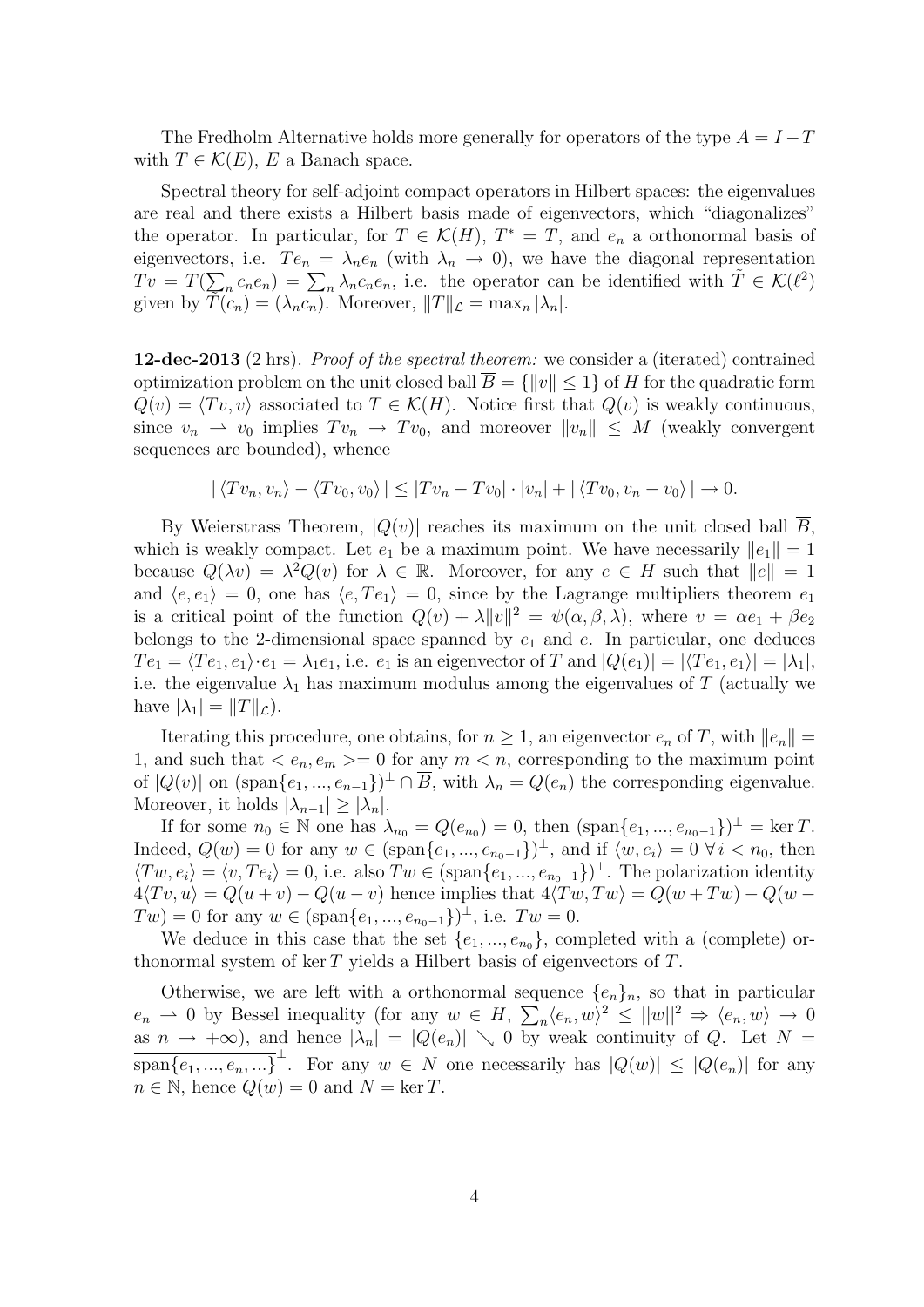In this case, the set  $\{e_n\}_{n\in\mathbb{N}}$ , completed with a (complete) orthonormal system of ker T yields a Hilbert basis of eigenvectors of T.  $\Box$ 

The Lax-Milgram Lemma: given a bilinear form  $a(u, v)$ , continuous  $(a(u, v)$  <  $M||u|| ||v||$  and coercive  $(0 < \alpha ||u||^2 \le a(u, u) \ \forall u \ne 0)$  on a Hilbert space H, for any bounded linear form  $\phi \in H^*$  there exists a unique  $u \in H$  such that  $a(u, v) = \phi(v)$  for any  $v \in H$ . In particular,  $||u|| \leq \alpha^{-1} ||\phi||_*$ .

If moreover a is symmetric (i.e.  $a(u, v) = a(v, u)$ ), we have the characterization  $u = \arg \min \left\{ \frac{1}{2} \right\}$  $\frac{1}{2}a(v,v) - \phi(v), v \in H$ .

Proof: by Riesz representation theorem, the equation to be solved can be rewritten as  $\langle Au, v \rangle = \langle f, v \rangle$  for any  $v \in H$ , i.e.  $Au = f$ , where  $A \in \mathcal{L}(\mathcal{H})$  verifies the estimates  $0 < \alpha ||u|| \le ||Au|| \le M||u|| \ \forall \ u \neq 0.$ 

From  $\alpha ||u|| \le ||Au||$  (which is called an a priori estimate) it follows that ker  $A = 0$ . Moreover,  $\alpha \|u_n - u_m\| \leq \|Au_n - Au_m\|$  implies that if  $y_n = Au_n \to y$  in H, i.e.  $Au_n$ is a Cauchy sequence in H, then also  $u_n$  is a Cauchy sequence, hence  $u_n \to u$  in H by completeness, thus yielding  $y = Au$ . One concludes that A has a closed range  $R(A)$  in H. Finally, if  $v \perp R(A)$ , then  $\langle v, Au \rangle = 0 \ \forall u \in H$ . In particular, choosing  $u = v$ , we have  $0 = \langle v, Av \rangle \ge \alpha ||v||^2$ , thus  $v = 0$  and  $R(A) = H$ . We just proved that A is both injective and surjective, and the conclusion of the Lemma follows.

In case of a symmetric a, since  $\alpha ||u||^2 \leq a(u,u) \leq M ||u||^2$ , the scalar product  $((u, v)) := a(u, v)$  is equivalent to  $\langle \cdot, \cdot \rangle$ , hence by Riesz representation theorem applied to H endowed with  $((\cdot,\cdot))$ , one has  $\phi(v) = a(g,v)$  for a certain  $g \in H$ , whence u verifies  $a(u-g, v) = 0 \ \forall \ v \in H$ , i.e. u is the orthogonal projection (with respect to the scalar product induced by a) of g on  $H$ , in other words u minimizes the (squared) distance (induced by a)  $a(v-q, v-q)$ , or, equivalently, the quadratic functional  $F(v)$  = 1  $\frac{1}{2}a(v, v) - \phi(v)$ , for  $v \in H$ , whose Euler-Lagrange equation  $\partial_v F(u) \equiv \langle F'(u), v \rangle = 0$  for any direction  $v \in H$  is precisely given by  $a(u, v) = \phi(v)$  for any  $v \in H$ .

 $\Box$ 

A generalization of Lax-Milgram lemma is given by Stampacchia theorem.

**16-dec-2013** (1 hr). The Galerkin approximation method: if  $V_h \subset H$ , dim  $V_h < +\infty$ , one considers the solution  $u_h$  of the system  $a(u, v) = \phi(v) \ \forall \ v \in V_h$ . We have the uniform bound  $||u_h|| \leq \alpha^{-1} ||\phi||_*,$  which gives weak compactness of the sequence  $\{u_h\}.$ Moreover, the Lemma of Céa guarantees that  $||u - u_h|| \leq \frac{M}{\alpha}$ dist  $(u, V_h)$  (in other words,  $u_h$  is comparable to the orthogonal projection of u on  $V_h$ ): indeed,  $a(u - u_h, u - u_h) =$  $a(u - u_h, u - v)$  for any  $v \in V_h$  since  $a(u, v - u_h) = a(u_h, v - u_h) = \phi(v - u_h)$ , whence  $\alpha \|u - u_h\|^2 \le M \|u - u_h\| \|u - v\|$  for any  $v \in V_h$  and the conclusion follows.

Hence, considering a sequence of finite-dimensional spaces  $V_h \subset V_{h+1}$  such that  $H = \bigcup_h V_h$ , one has the convergence  $u_h \to u$  in H as  $h \to +\infty$ .

Remark that the approximating finite-dimensional problem is a linear system with a positive definite coefficients matrix, called *stiffness matrix*, which is given by  $[a(f_i, f_j)],$ with  $\{f_i\}$  a basis for  $V_h$ .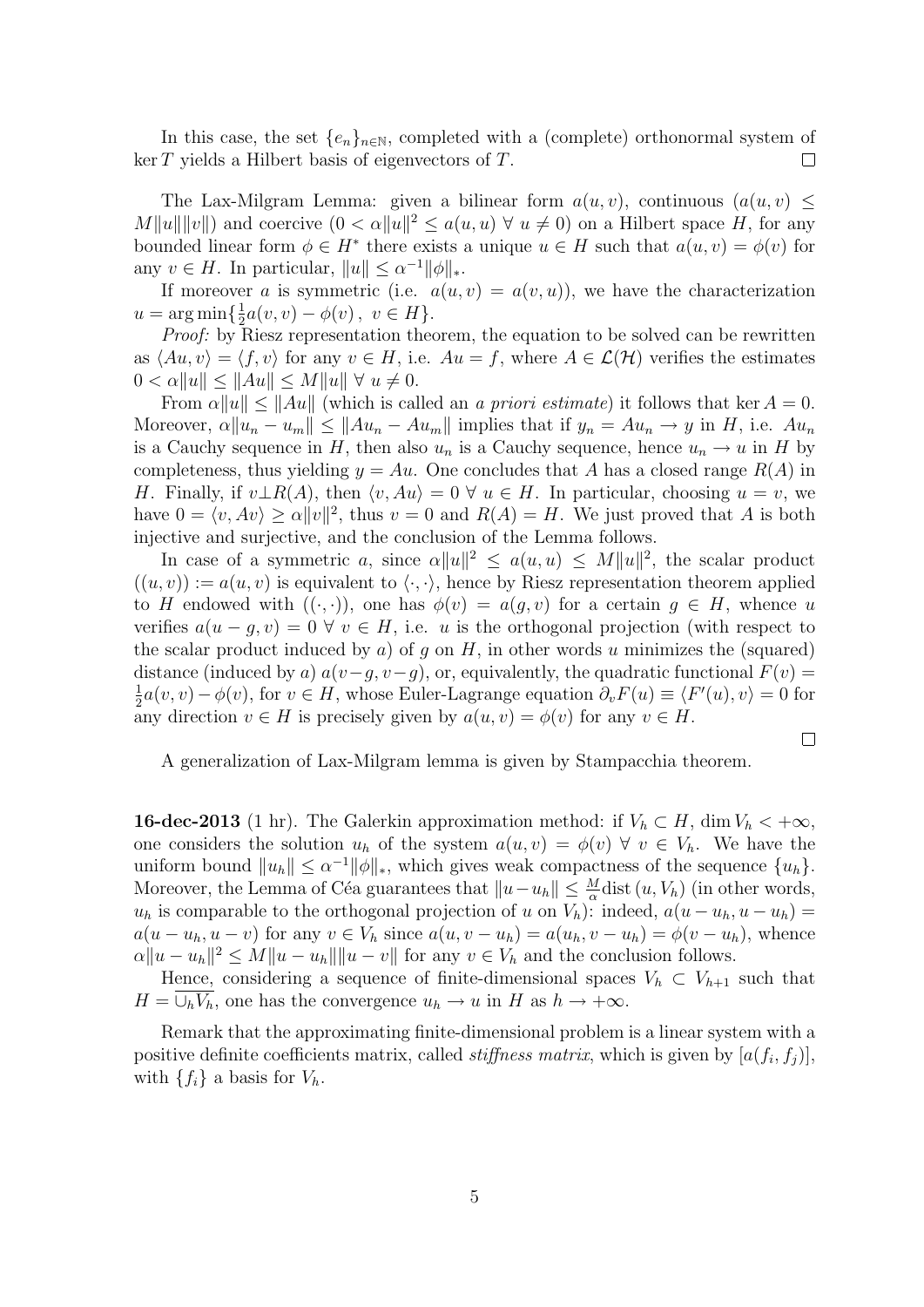The choice of the sequence  $V_h$  invading H and of a basis  $\{f_i\}$  for  $V_h$  is aimed to efficiently solve the approximating linear system, and also to have the best possible convergence rate for the error estimate  $||u_h - u||$ . Here are some examples in case  $H = L^2(\Omega), \, \Omega \subset \mathbb{R}^n$ :

1) if a is represented by a compact self-adjoint operator, then considering a Hilbert basis  $\{e_n\}_{n\in\mathbb{N}}$  of  $L^2(\Omega)$  made of eigenvectors, and setting  $V_h = \text{span} \langle e_1, ..., e_h \rangle$ , the corresponding system is diagonal.

2) considering a basis  $\{f_i\}$  of  $V_h$  made of *finite elements* (piecewise linear or polynomial function insisting on a fixed triangulation of the domain) yields a sparse stiffness matrix. Finite elements are used in numerical fluid dynamics, material science, elasticity,...

3) Haar basis, wavelets, radial basis functions: these Hilbert basis of  $L^2(\Omega)$  are used in signal and image processing and statistical analysis, being not computationally expensive, and also since they are able to take into account localized oscillation phenomena at any scale in physical and in frequency space.

3) if the original problem admits a smooth solution (for example,  $u \in C^{\infty}(\Omega)$  as for Laplace equation), it may be convenient to use *spectral methods* for its approximation, i.e. to consider a Hilbert basis of  $L^2(\Omega)$  made of orthogonal polynomials (e.g. the trigonometric system, the Legendre polynomials, the Hermite polynomials): since the Lemma of Céa states that the error estimate  $||u-u_h||$  is comparable to the distance of u to its orthogonal projection on  $V_h$ , hence the convergence rate will be better according to the regularity of  $u$  (for instance, the more regular  $u$ , the more rapidly its Fourier coefficients decay to 0).

18-dec-2013 (2 hrs). Weak / variational formulation of elliptic boundary value problems in dimension 1. Classical vs weak solutions. Homogeneous Dirichlet problem: weak formulation in  $H_0^1$ , existence, uniqueness, a priori estimates, variational characterization of the weak solution as the minimizer of the Dirichlet energy. Analysis of the (homogeneous) Sturm-Liouville problem, compactness and spectral decomposition of Sturm-Liouville operators.

9-jan-2014 (2 hrs). Basic facts from the theory of distributions. Motivation: existence theory for partial differential equations. For an open set  $\Omega \subset \mathbb{R}^n$  define the space of smooth test functions  $\mathcal{D}(\Omega) = C_c^{\infty}(\Omega)$ . While the space of continuous (resp.  $C^k$ ) test functions  $C_c^0(\Omega)$  (resp.  $C_c^k(\Omega)$ ) has a metric naturally induced by the norm  $\|\phi\|_{C^0} \equiv$  $\|\phi\|_{\infty}$  (resp.  $\|\phi\|_{C^k} \equiv \sum_{0 \leq |\alpha| \leq k} \|D^{\alpha}\phi\|_{\infty}$ ), the space of smooth test function has a metric built upon the family of semi-norms  $||D^{\alpha}\phi||_{\infty}$ , for any multi-index  $\alpha$  (such a space is not a normed space, but it is called a Fréchét space), for instance consider

dist 
$$
(\phi, \psi) = \sum_{k=0}^{\infty} 2^{-k} \frac{\|\phi - \psi\|_{C^k}}{1 + \|\phi - \psi\|_{C^k}}
$$
.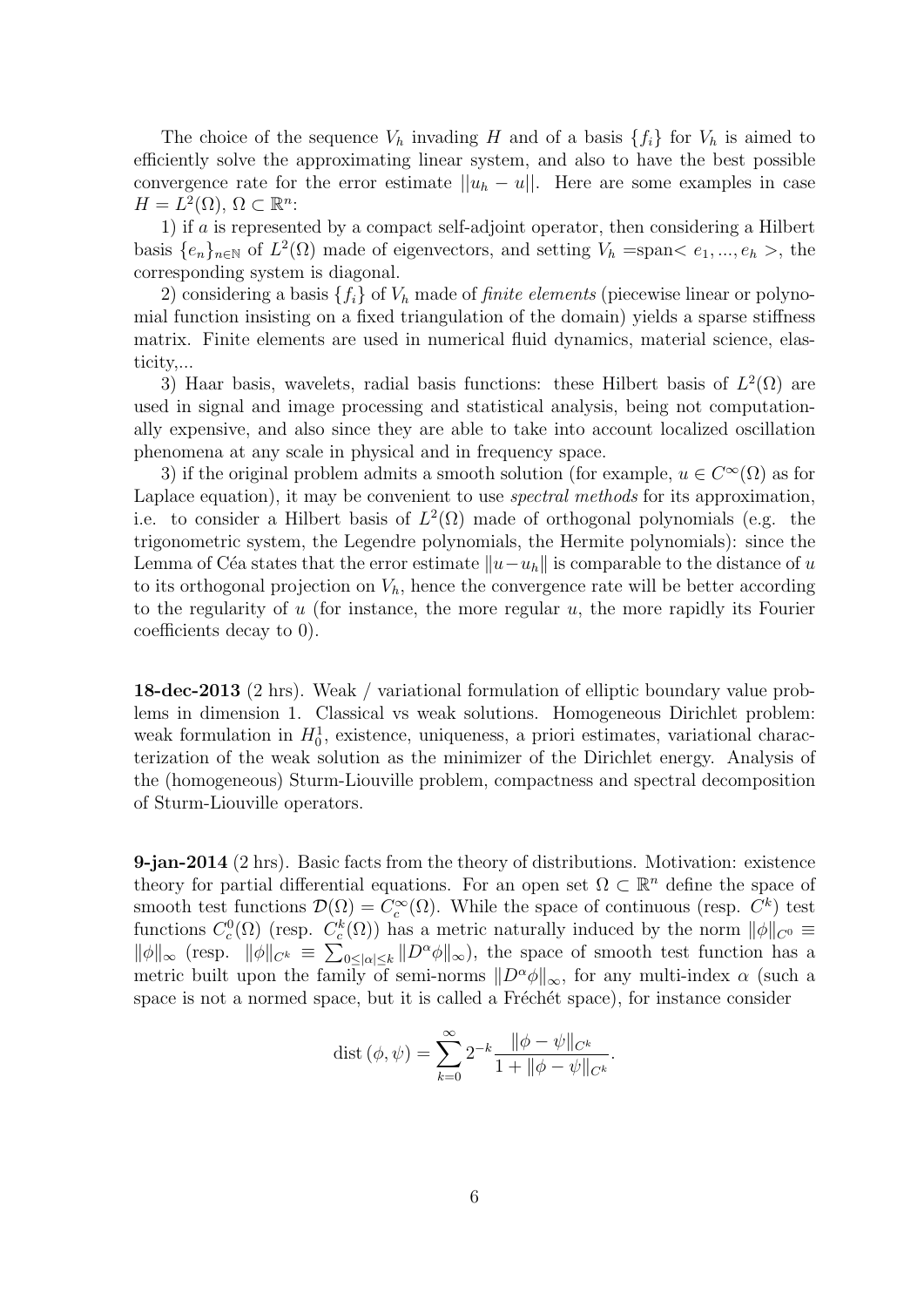Moreover, one says that  $\phi_n \to \phi$  in  $C_c^{\infty}(\Omega)$  if dist  $(\phi_n, \phi) \to 0$  and spt  $\phi_n \subset K$ , with  $K \subset \Omega$  a fixed compact set, independent of n. Remark that  $\phi_n \to \phi$  in  $C_c^{\infty}(\Omega)$  if and only if  $\phi_n$  and all their derivatives converge uniformly on  $K \subset \Omega$ .

The space of distributions  $\mathcal{D}'(\Omega) \equiv [C_c^{\infty}(\Omega)]'$  is defined as the space of linear and continuous functionals over the space of smooth test functions. In particular, for  $T \in$  $\mathcal{D}'(\Omega)$ , stating  $T(\phi_n) \to T(\phi)$  for any  $\phi_n \to \phi$  in  $C_c^{\infty}(\Omega)$  is equivalent to state that for any  $K \subset \Omega$  compact, there exists  $N \in \mathbb{N}$  and  $C > 0$  (both possibly depending on K) such that

$$
|T(\phi)|\leq C\sup_{0\leq|\alpha|\leq N}\|D^{\alpha}\phi\|_{L^{\infty}(K)}.
$$

Convergence in the sense of distributions: for  $T, T_j \in \mathcal{D}'(\Omega)$  we say that  $T_n \to T$  in  $\mathcal{D}'(\Omega)$  if  $T_j(\phi) \to T(\phi)$  for any  $\phi \in C_c^{\infty}(\Omega)$  (it is thus defined as a weak convergence).

Distribution associated to a locally integrable function  $u \in L^1_{loc}(\Omega)$  (i.e.  $u \in L^1(\Omega)$ ) B) for any ball B): set  $T_u(\phi) = \int_{\Omega} u(x) \phi(x) dx$ . Let spt  $\phi = K$ . We have  $|T_u(\phi)| \le$  $||u||_{L^1(K)} \cdot ||\phi||_{\infty}$ , so that  $T_u \in \mathcal{D}'(\Omega)$ .

Actually, if  $u \in L^1(\Omega)$ , we have  $T_u \in [C_c^0(\Omega)]^*$ , and  $||T_u||_* = \sup\{T_u(\phi), ||\phi||_\infty \leq$  $1$ } = ||u||<sub>1</sub>.

Moreover, if  $T_u = T_v$  for  $u, v \in L^1_{loc}(\Omega)$  we have  $0 = \int_{\Omega} (u(x) - v(x)) \phi(x) dx$  for any  $\phi \in C_c^{\infty}(\Omega)$ , i.e.  $u = v$  a.e. in  $\Omega$ . The map  $u \mapsto T_u$  gives thus an injection of  $L^1_{loc}(\Omega)$ in  $\mathcal{D}'(\Omega)$ , (actually, in  $[C_c^0(\Omega)]^* \subset \mathcal{D}'(\Omega)$ ).

Derivatives in the sense of distributions (distributional derivatives). For  $T \in \mathcal{D}'(\Omega)$ we define  $D^{\alpha}T(\phi) = (-1)^{|\alpha|}T(D^{\alpha}\phi)$ , for  $\phi \in \mathcal{D}(\Omega)$ . If  $u \in C^{k}(\Omega)$  and  $|\alpha| \leq k$  then we have as expected  $D^{\alpha}(T_u) = T_{D^{\alpha}u}$  by iteratively applying the integration by part formula

$$
\int_{\Omega} \partial_i u(x) \phi(x) dx = - \int_{\Omega} u(x) \partial_i \phi(x) dx.
$$

Observe that if  $T_j \to T$  in  $\mathcal{D}'(\Omega)$  then  $D^{\alpha}T_j \to D^{\alpha}T$  in  $\mathcal{D}'(\Omega)$  for any multiindex  $\alpha$ .

Examples: for  $u(x) = |x|, x \in \mathbb{R}$ , we have  $(T_u)' = T_v$  where  $v(x) = 1$  if  $x > 0$  and  $v(x) = -1$  if  $x < 0$ . Moreover,  $(T_v)' = 2 \cdot T_{\delta_0}$ , where  $T_{\delta_0}(\phi) = \phi(0)$ , for  $\phi \in C_c^{\infty}(\Omega)$ , is the distribution associated to the Dirac mass concentrated at the origin. In particular  $T_{\delta_0} \in [C_c^0]^*$  and

$$
||T_{\delta_0}||_* = \sup \{ \phi(0), \ \phi \in C_c^0, ||\phi||_{\infty} \le 1 \} = 1.
$$

On R we have  $T_{\delta_0} = (T_H)'$ , where  $H(x) = 1$  if  $x \geq 0$ ,  $H(x) = 0$  if  $x < 0$  is the Heaviside function. consider the following approximating sequence for  $H$ , given by  $u_j(x) = 1$  if  $x \geq j^{-1}$ ,  $u_j(x) = j \cdot x$  for  $0 \leq x \leq j^{-1}$ ,  $u_j(x) = 0$  for  $x < 0$ . We have  $(T_{u_j})' = T_{v_j}$  where  $v_j(x) = j$  for  $0 \le x \le j^{-1}$ , and  $v_j(x) = 0$  elsewhere in R. Notice that  $||T_{v_j}||_* = \int_{\mathbb{R}} v_j(x) dx = 1$  for any  $j \in \mathbb{N}$ . We have  $T_{u_j} \to T_H$  in  $\mathcal{D}'$  since  $u_j \to H$ in  $L^1$ , so that  $|\overline{T}_{u_j}(\phi) - T_H(\phi)| \leq \int_{\mathbb{R}} |u_j(x) - H(x)| \cdot |\phi(x)| \, dx$  vanishes as  $j \to +\infty$ . In particular we have  $T_{v_j} = (T_{u_j})' \rightharpoonup (T_H)' = T_{\delta_0}$ .

Observe that the Heaviside function has a classical derivative a.e. (actually everywhere except in the origin), which is identically zero, while the distributional derivative of  $H$  keeps the information on the unit jump of  $H$  at the origin.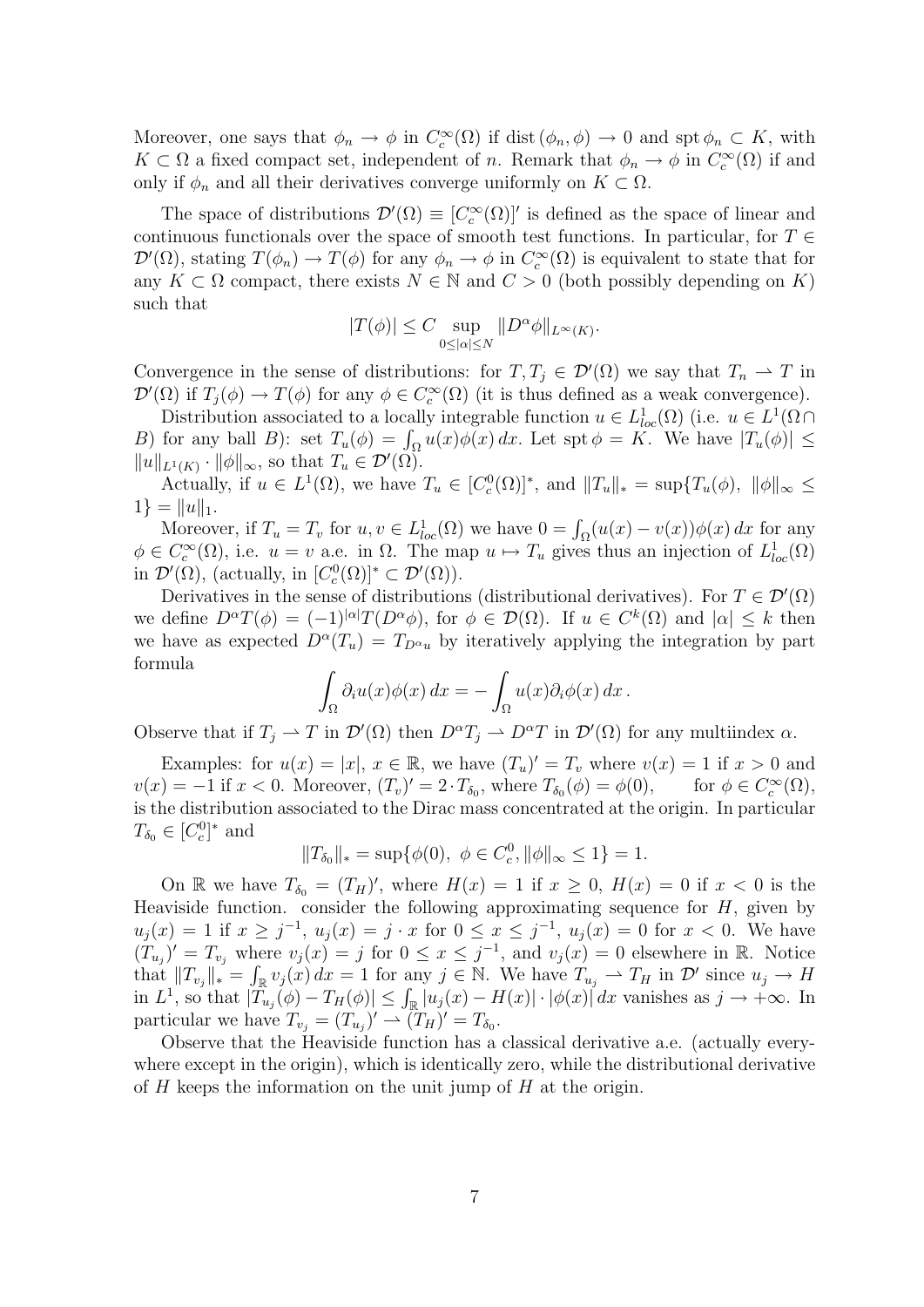**13-jan-2014** (2 hrs). From the inclusions  $C_c^{\infty}(\Omega) \subset C_c^{k+1}(\Omega) \subset C_c^k(\Omega)$  valid for any  $k \geq 0$  we have the continuous injections

$$
[C_c^0(\Omega)]^* \subset [C_c^1(\Omega)]^* \subset \dots \subset [C_c^k(\Omega)]^* \subset \dots \subset [C_c^{\infty}(\Omega)]' = \mathcal{D}'(\Omega).
$$

Distributions in  $[C_c^k(\Omega)]^*$  are called distributions of order k. In particular, distributions associated to locally integrable functions are of order zero.

The distribution  $T_{\mu}$  associated to a (possibly  $\sigma$ -finite) Radon measure  $\mu$  on  $\Omega$ :  $T_{\mu}(\phi) \equiv \langle T_{\mu}, \phi \rangle = \int_{\Omega} \phi(x) d\mu(x).$ 

Example: the Dirac distribution  $T_{\delta_0}$ : we have  $\langle T_{\delta_0}, \phi \rangle = \int_{\Omega} \phi(x) d\delta_0(x) = \varphi(0)$ .

For any  $\mu \in \mathcal{M}(\Omega)$  (the space of finite Radon measures on  $\Omega$ ) it actually holds  $T_{\mu} \in [C_c^0(\Omega)]^*$  and

$$
||T_{\mu}||_* = \sup \{ \langle T_{\mu}, \phi \rangle, \ \phi \in C_c^0(\Omega), \ ||\phi||_{\infty} \le 1 \} = |\mu|(\Omega),
$$

where  $|\mu|$  is the total variation measure of  $\mu$  and  $\|\mu\| = |\mu|(\Omega)$  is the total variation of the measure  $\mu$  on  $\Omega$ .

For  $\mu, \nu \in \mathcal{M}(\Omega)$  two Radon measures on  $\Omega$ ,  $T_{\mu} = T_{\nu}$  implies  $\int_{\Omega} \phi(x) d\mu(x) =$  $\int_{\Omega} \phi(x) d\nu(x)$ , for any  $\phi \in C_c^{\infty}(\Omega)$ , so that by considering  $\phi_j$  converging to the characteristic function of an open subset  $A \subset \Omega$  se obtain, by the dominated convergence theorem, that  $\mu(A) = \nu(A)$  for any  $A \subset \Omega$  open, hence  $\mu = \nu$  by the regularity of Radon measures. Hence  $\mu \mapsto T_{\mu}$  gives an injection  $\mathcal{M}(\Omega) \to [C_c^0(\Omega)]^* \subset \mathcal{D}'(\Omega)$ . Hence (finite and  $\sigma$ -finite) Radon measures in  $\Omega$  are distribution of order zero.

Riesz representation theorem:  $\mu \in \mathcal{M}(\Omega) \mapsto T_{\mu} \in [C_c^0(\Omega)]^*$  is an isomorphism of Banach spaces, where the norm of a measure  $\mu \in \mathcal{M}(\Omega)$  is given by its *total variation*  $\|\mu\| = |\mu|(\Omega)$ . In particular, it holds  $|\mu|(\Omega) = \|\mu\| = \|T_{\mu}\|_*$ . Weak\* compactness and convergence in the sense of measures: by the Banach-Alaoglu theorem (bounded sets in the dual of a Banach space are relatively compact with respect to the weak\* topology), a sequence of equibounded Radon measures  $\mu_n$  on  $\Omega$  (i.e.  $|\mu_n|(\Omega) \leq C$ ) is weakly<sup>\*</sup> compact, i.e. there exists a subsequence  $\mu_{n_k}$  and a measure  $\mu$  such that  $\mu_{n_k} \stackrel{*}{\rightharpoonup} \mu$  in  $\mathcal{M}(\Omega)$ , or in other words  $\int_{\Omega} \phi(x) d\mu_{n_k}(x) \to \int_{\Omega} \phi(x) d\mu(x)$  for any  $\phi \in C_c^0(\Omega)$ .

The space of Radon measures is suited to solve optimization problems involving  $L^1$ or total variation norms. For example, for  $Y \subset \mathcal{M}(\Omega)$ , Y closed convex and bounded, consider the minimization problem

$$
\inf\{\|\mu\| = \mu(\Omega) = \|T_{\mu}\|_{*}, \ \mu \in Y\}.
$$

Then, since Y is closed and convex it is weakly<sup>\*</sup> closed by Hahn-Banach, and since it is also bounded it is weakly\* compact by Banach-Alaogliu. The total variation norm is weakly\* lowersemicontinuous being characterized as a supremum, as a dual norm. Hence the existence of a minimizer in  $Y$  is guaranteed by Weierstrass theorem (or equivalently by the direct method of the calculus of variations).

Product distribution  $\psi \cdot T$ , where  $\psi \in C^{\infty}(\Omega)$ :  $\langle \psi \cdot T, \phi \rangle = \langle T, \psi \cdot \phi \rangle$ . Convolution of a distribution with a test function: it is a smooth function  $x \mapsto T * \phi(x)$  defined by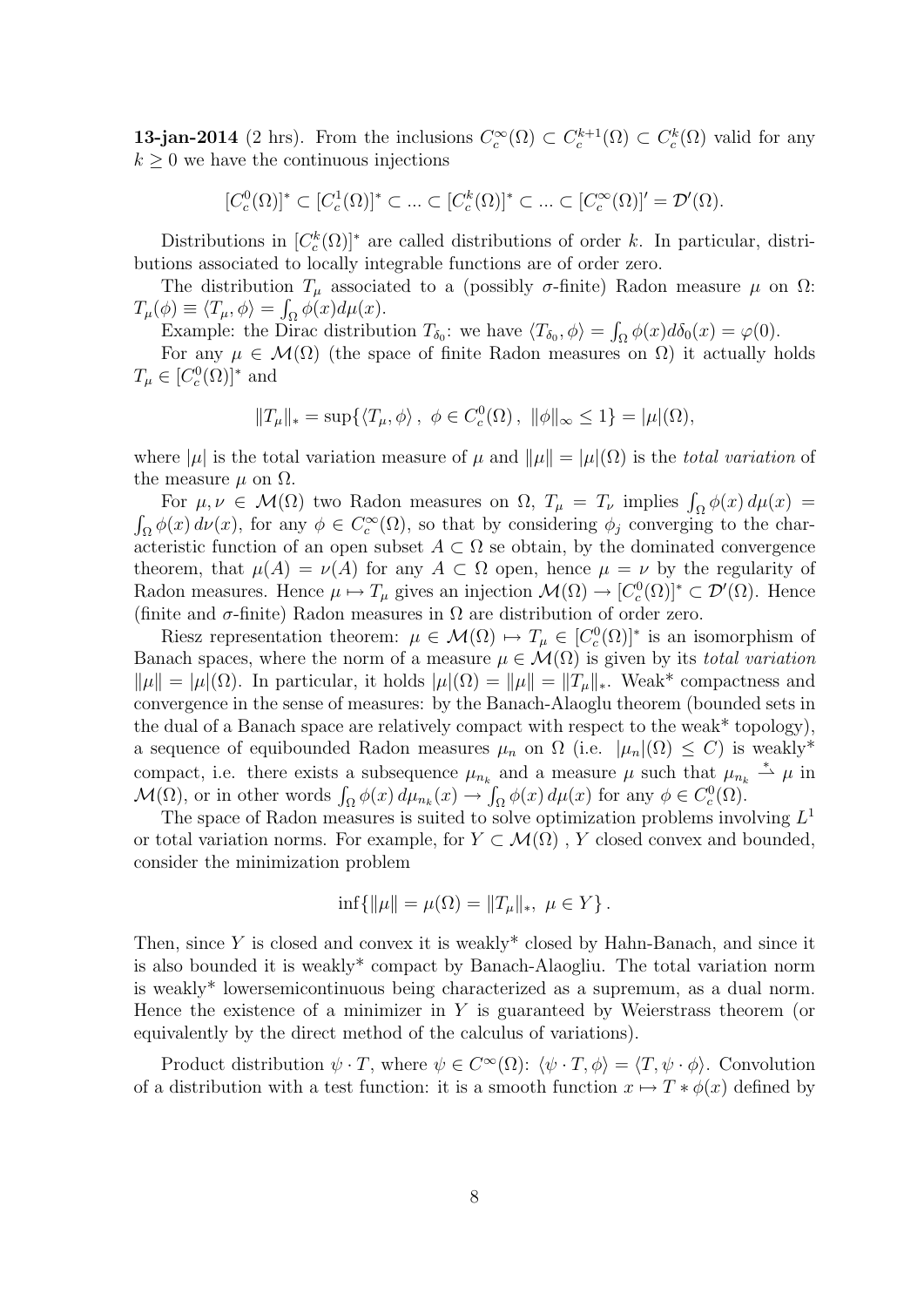$T * \phi(x) = \langle T, \phi(x - \cdot) \rangle$ . It holds  $D^{\alpha}(T * \varphi) = (D^{\alpha}T) * \varphi = T * (D^{\alpha}\varphi)$ . Support of a distribution T: it is the complementary of the largest open set O such that  $T(\phi) = 0$  for any  $\phi$  such that spt  $\phi \subset O$ . In particular, if T has compact support, then  $T * \phi \in C_c^{\infty}$ . Convolution of distributions: for  $T, S \in \mathcal{D}'(\Omega)$ , with S with compact support, define  $\langle T * S, \phi \rangle = \langle T, S * \phi \rangle$ . The Dirac distribution  $\delta_0$  is the neutral element with respect of the convolution product.

Distributional gradient: it is a vector distribution in  $[\mathcal{D}'(\Omega)]^n$  given by  $\langle \nabla T, \vec{\varphi} \rangle =$  $-\langle T, \text{div }\vec{\varphi} \rangle$  for  $\vec{\varphi} \in [\mathcal{D}(\Omega)]^n$ . Remark that for distributions associated to functions of class  $C<sup>1</sup>$  previous formula coincides with Green (or integration by parts) formula.

Analogously, the distributional divergence of a vector distribution  $\vec{T} = (T_1, ..., T_n)$ is defined as  $\langle \text{ div } \vec{T} , \phi \rangle = -\langle \nabla T , \phi \rangle$ . Distributional Laplacian  $-\Delta T$ : we have  $\langle -\Delta T , \phi \rangle =$  $\langle T, -\Delta \phi \rangle$ .

Differential problems in the distributional sense. Fundamental solution of a linear and continuous operator L on  $\mathcal{D}'(\mathbb{R}^n)$ : it is a distribution G such that  $L(G) = \delta_0$ . For  $F \in \mathcal{D}'(\mathbb{R}^n)$ , the distribution  $U = G * F$  is a solution of the equation  $L(U) = F$  in  $\mathcal{D}'(\mathbb{R}^n)$ .

Example: the fundamental solution of the distributional Laplacian in  $\mathbb{R}^n$ , which satisfies  $-\Delta G = \delta_0$  in  $\mathcal{D}'(\mathbb{R}^n)$ , is the function  $G(x) = c_n |x|^{2-n}$  for  $n > 2$ , with  $c_n > 0$ a suitable constant (e.g.  $c_3 = \frac{1}{4}$  $(\frac{1}{4\pi})$ , and  $G(x) = -\frac{1}{2\pi}$  $\frac{1}{2\pi} \log |x|$  for  $n = 2$ .

15-jan-2014 (2 hrs). Distributional definition of the spaces  $W^{1,p}(\Omega)$ . Definition of BV( $\Omega$ ) (functions of bounded variation):  $u \in BV(\Omega)$  if  $u \in L^1(\Omega)$  and the (distributional) gradient  $Du = (D_1u, ..., D_nu)$  is a (vector) Radon measure, which satisfies the integration by part formula (Gauss-Green)

$$
\int_{\Omega} u \operatorname{div} \vec{\phi} = -\int_{\Omega} \vec{\phi} \cdot dDu \qquad \text{for any } \vec{\phi} \in [C_c^0(\Omega)]^n.
$$

Total variation of a vector Radon measure: for  $\vec{\mu} = (\mu_1, ..., \mu_n)$  with  $\mu_i \in \mathcal{M}(\Omega)$  $(C_c^0(\Omega))'$  we have the decomposition  $\vec{\mu} = \vec{\nu}|\vec{\mu}|$ , where  $|\vec{\mu}|$  is a positive measure (called the total variation measure) and  $|\vec{\nu}(x)| = 1$  for  $|\vec{\mu}|$  a.e.  $x \in \Omega$ . The total variation of  $\vec{\mu}$  is defined as

$$
\|\vec{\mu}\| = \sup \left\{ \int_{\Omega} \vec{\phi} \cdot d\vec{\mu} = \int_{\Omega} \vec{\phi} \cdot \vec{\nu} d|\vec{\mu}| \,, \quad \vec{\phi} \in [C_c^0(\Omega)]^n, \quad \|\vec{\phi}\|_{\infty} \le 1 \right\} = |\vec{\mu}|(\Omega).
$$

Example: the characteristic function  $\mathbf{1}_E$  of an open bounded set  $E \subset \mathbb{R}^n$  with  $\partial E \cap \Omega$  of class  $C^1$  belongs to  $BV(\Omega)$ , since by Gauss-Green formula

$$
D\mathbf{1}_E(\vec{\phi}) = -\int_E \operatorname{div}\vec{\phi}\,dx = -\int_{\partial E} \vec{\phi} \cdot \vec{n}\,d\sigma\,,
$$

where  $\vec{n}$  is the unit outer normal to  $\partial E$  and  $d\sigma$  is the surface measure on  $\partial E$ , so that  $|D1_E(\phi)| \le ||\phi||_{\infty} \cdot \text{Area}(\partial E \cap \Omega)$ , i.e.  $D1_E$  is a vector Radon measure, and in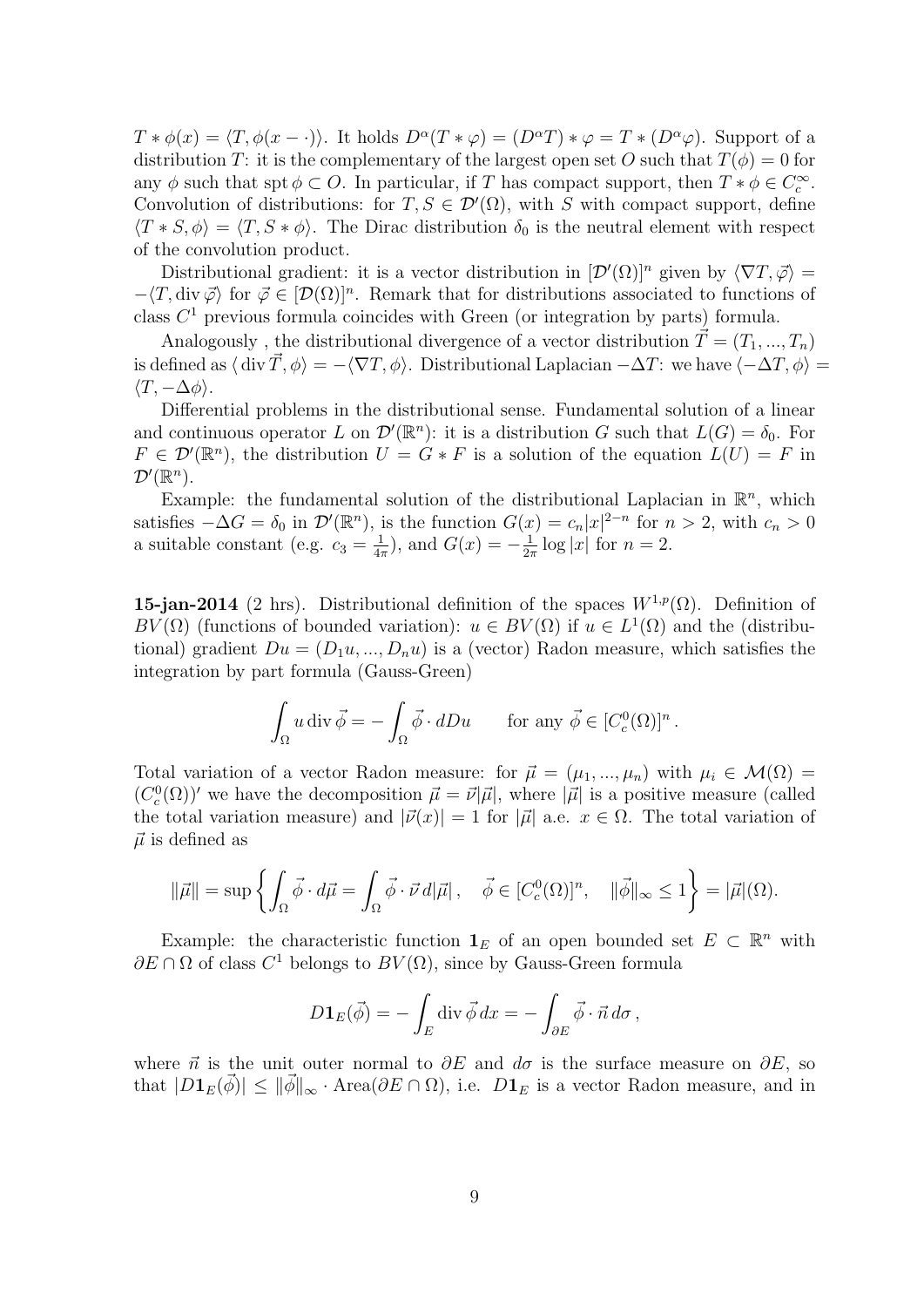particular  $D\mathbf{1}_E = \vec{\nu} | D\mathbf{1}_E|$ , where  $\vec{\nu}(x) = -\vec{n}(x)$  is the inner unit normal to  $\partial E \cap \Omega$  and  $|D1_E| = d\sigma$ . By a suitable choice of the test function  $\vec{\phi}$  in such a way that  $|\vec{\phi}(x)| \leq 1$ and  $\vec{\phi} = -\vec{n}$  on  $\partial E \cap \Omega$  one gets  $|D\mathbf{1}_E|(\Omega) = \text{Area}(\partial E \cap \Omega)$ .

Equivalent definitions of  $W^{1,p}$  and BV norm. Some properties of  $W^{1,p}(\Omega)$ : completeness, reflexivity, separability, according to the exponent p. The Hilbert space  $H^1(\Omega) = W^{1,2}(\Omega)$ . The space  $W^{1,\infty}(\Omega)$  coincides with the space of Lipschitz functions on  $\Omega$ , when  $\Omega$  is a regular domain (with boudary of class  $C<sup>1</sup>$  or lipschitz). Leibniz rule and chain rule n  $W^{1,p}$ .

Characterization of maps in  $W^{1,p}(\Omega)$ : weak derivatives as a bounded linear functionals on  $L^{p'}$ , uniformly bounded differential quotients w.r.t the  $L^p$  norm (this property implies that the injection  $W^{1,p}(\Omega) \to L^p(\Omega)$  is compact, according to Fréchét-Kolmogorov theorem): in case  $p = 1$  these properties characterize the space  $BV(\Omega)$  of functions of bounded variation.

**16-jan-2014** (2 hrs). (see [1], chapter 9) Density of smooth functions in  $W^{1,p}(\Omega)$ : extension of a function  $u \in W^{1,p}(\Omega)$  to a function  $\bar{u} \in W^{1,p}(\mathbb{R}^N)$  and regularization by convolution with a family of smoothing kernels  $\rho_n \in C_c^{\infty}(\mathbb{R}^N)$  such that  $\rho_n \to \delta_0$ in the sense of distributions. Proof of the compact injection of  $W^{1,p}(\Omega)$  in  $L^p(\Omega)$  for  $\Omega \subset \mathbb{R}^N$  bounded: if F is a bounded family of  $W^{1,p}(\Omega)$ , and  $\omega \subset\subset \Omega$ , then  $\rho_n * \mathcal{F}_{|\omega}$  is  $\epsilon$ -close to  $\mathcal{F}_{|\omega}$  for large n, and uniformly bounded in  $L^{\infty}$  and equi-uniformly continuous, hence relatively compact with respect to the  $\|\cdot\|_{\infty}$  norm by Ascoli-Arzelà, so that in particular it is relatively compact in  $L^p(\omega)$ . An  $\epsilon$ -net for  $\rho_n * \mathcal{F}_{|\omega}$  in  $L^p(\omega)$  is then a 2 $\epsilon$ -net for  $\mathcal{F}_{|\omega}$  and a 3 $\epsilon$ -net for  $\mathcal{F}$  in  $L^p(\Omega)$  if  $\omega$  is sufficiently close in measure to Ω. The space  $W_0^{1,p}$  $0^{(1,p)}(0)$ , suited for homogeneous Dirichlet boundary value problems. Poincaré inequality. Sobolev inequalities in  $\mathbb{R}^n$  and in domains  $\Omega$  of class  $C^1$ . Rellich-Kondrachov compact embedding theorem.

20-jan-2014 (2 hrs). (see [1], chapter 9) Weak / variational formulation of elliptic boundary value problems in dimension  $N$  (see [1], chapter. Classical vs weak solutions. Homogeneous Dirichlet problem: weak formulation in  $H_0^1$ , existence, uniqueness, a priori estimates,  $H^2$ -regularity and higher regularity of the weak solution (analysis carried out only in the easier case  $N = 1$ ). Variational characterization of the weak solution as the minimizer of the Dirichlet energy, and relationship with a discretization in time of the gradient flow of the Dirichlet energy (in other words, a discretization in time (Euler-type scheme) of the heat equation: denoting  $t_n = n\Delta t$ ,  $u(t_n, \cdot) = v_n(\cdot)$  one obtains  $v_{n+1}$  as the minimizer in of the Dirichlet energy functional  $F(v) = \frac{1}{2} \int_{\Omega} |\nabla v|^2 +$ 1  $\frac{1}{2\Delta t} \|v - v_n\|_{L^2(\Omega)}^2$ ). This gives also an example of Tychonoff regularization for signal (or image) processing.

Solvability of a general second-order elliptic boundary value problem in divergence form through the Fredholm Alternative (see [1], Theorem 9.23).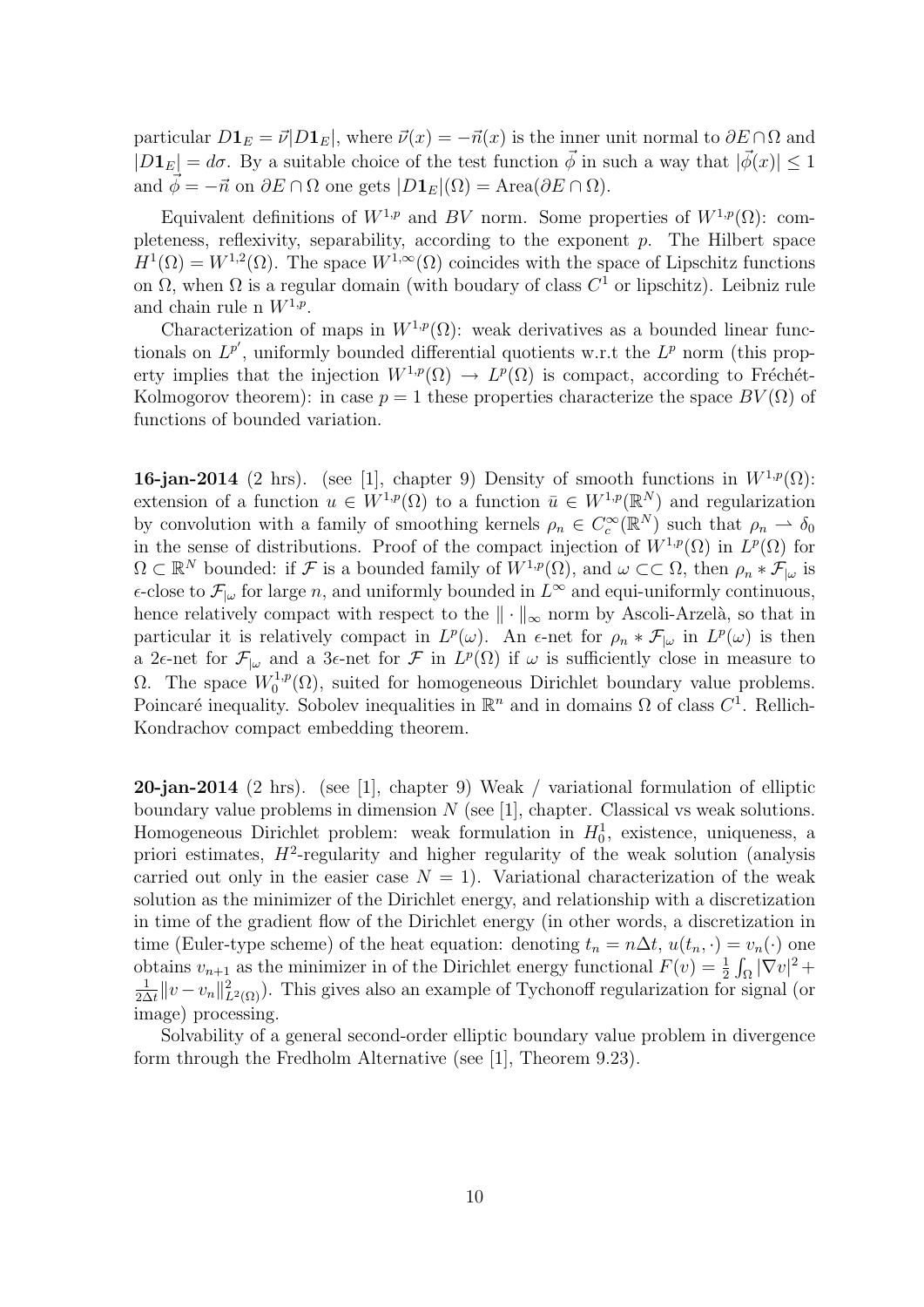22-jan-2014 (2 hrs). Homogeneous Neumann problem. Maximum principle for elliptic equations, applications to uniqueness and stability of the Dirichlet problem. Spectral theory of the Laplacian: existence of a Hilbert basis of  $L^2(\Omega)$  made by eigenfunctions of the Laplacian in  $H_0^1(\Omega)$  guaranteed by compactness and self-adjointness of the solution operator. Integral representation of the solution of the homogeneous Dirichlet problem through the corresponding Green kernel. The linear heat equation and wave equation: some hints about methods of resolution through finite-dimensional Galerkin approximation of the Laplace operator, corresponding to the so-called technique of separation of variables.

An example of nonlinear partial differential equations arising from variational problems: the Rudin-Osher-Fatemi model  $F(u) = |Du|(\Omega) + \frac{1}{2}||u - f||^2_{L^2(\Omega)}$ , for  $u \in BV(\Omega)$ is suitable in image processing, since it has the ability to regularize (denoise) a given image f (identified as its grey level function) by preserving at the same time edges and boundaries.

An example of geometric variational problem: the isoperimetric and the isovolumetric problem within the class of finite perimeter sets.

Definition of finite perimeter (or Caccioppoli) sets in  $\Omega \subset \mathbb{R}^n$ : they are Lebesgue measurable sets  $E \subset \mathbb{R}^n$  such that

$$
P_{\Omega}(E) \equiv |D\mathbf{1}_E|(\Omega) \equiv \sup \left\{ \int_{E \cap \Omega} \text{div}\vec{\phi}, \ \|\vec{\phi}\|_{\infty} \leq 1, \ \ \vec{\phi} \in [C_c^{\infty}(\Omega)]^n \right\} < +\infty,
$$

in other words  $\mathbf{1}_E \in BV(\Omega)$ . Weak formulation of the isovolumetric problem in the class of finite perimeter sets in  $\mathbb{R}^n$ : fix  $R > 1$  (sufficiently large) and set

$$
\mathcal{P} = \left\{ E \subset B_R(0), \, \mathcal{L}^n(E) = \int_{\mathbb{R}^n} \mathbf{1}_E \, d\mathcal{L}^n = 1, \, \, \mathbf{1}_E \in BV(B_{2R}(0)) \right\},
$$

i.e. P contains sets  $E \subset B_R(0)$  having unit volume and finite perimeter  $||D_1E|| \equiv$  $|D_1E|(B_{2R}(0))$  in  $B_{2R}(0)$ : observe that since  $E \subset B_R(0)$ , the perimeter of E in  $B_{2R}(0)$ coincides with the whole perimeter of E in  $\mathbb{R}^n$ , i.e. with  $|D_1E|(\mathbb{R}^n)$ . Consider the isovolumetric problem

$$
\min_{E\in\mathcal{P}}\|D\mathbf{1}_E\|\,.
$$

If  $E_n \in \mathcal{P}$  is a minimizing sequence, i.e.  $||D_1E_n|| \to \inf_{F \in \mathcal{P}} ||D_1F||$ , we have

$$
||\mathbf{1}_{E_n}||_{BV(B_{2R}(0))} = 1 + ||D\mathbf{1}_{E_n}|| \leq C,
$$

so that, up to a subsequence,  $\mathbf{1}_{E_n} \to \mathbf{1}_E$  in  $L^1(B_{2R}(0))$  by the compact embedding of  $BV(B_{2R}(0))$  in  $L^1(B_{2R}(0))$  (Rellich Theorem). We deduce  $E \subset B_R(0)$  and  $\mathcal{L}^n(E) = 1$ . Moreover, we have  $D\mathbf{1}_{E_n}(\vec{\phi}) \to D\mathbf{1}_E(\vec{\phi})$  for any  $\vec{\phi} \in [C_c^{\infty}(\mathbb{R}^n)]^n$  (i.e. convergence in the sense of distributions) and

$$
\|\nabla \mathbf{1}_E\| \le \liminf_{n \to +\infty} \|\nabla \mathbf{1}_{E_n}\| = \inf_{F \in \mathcal{P}} \|\nabla \mathbf{1}_F\|
$$